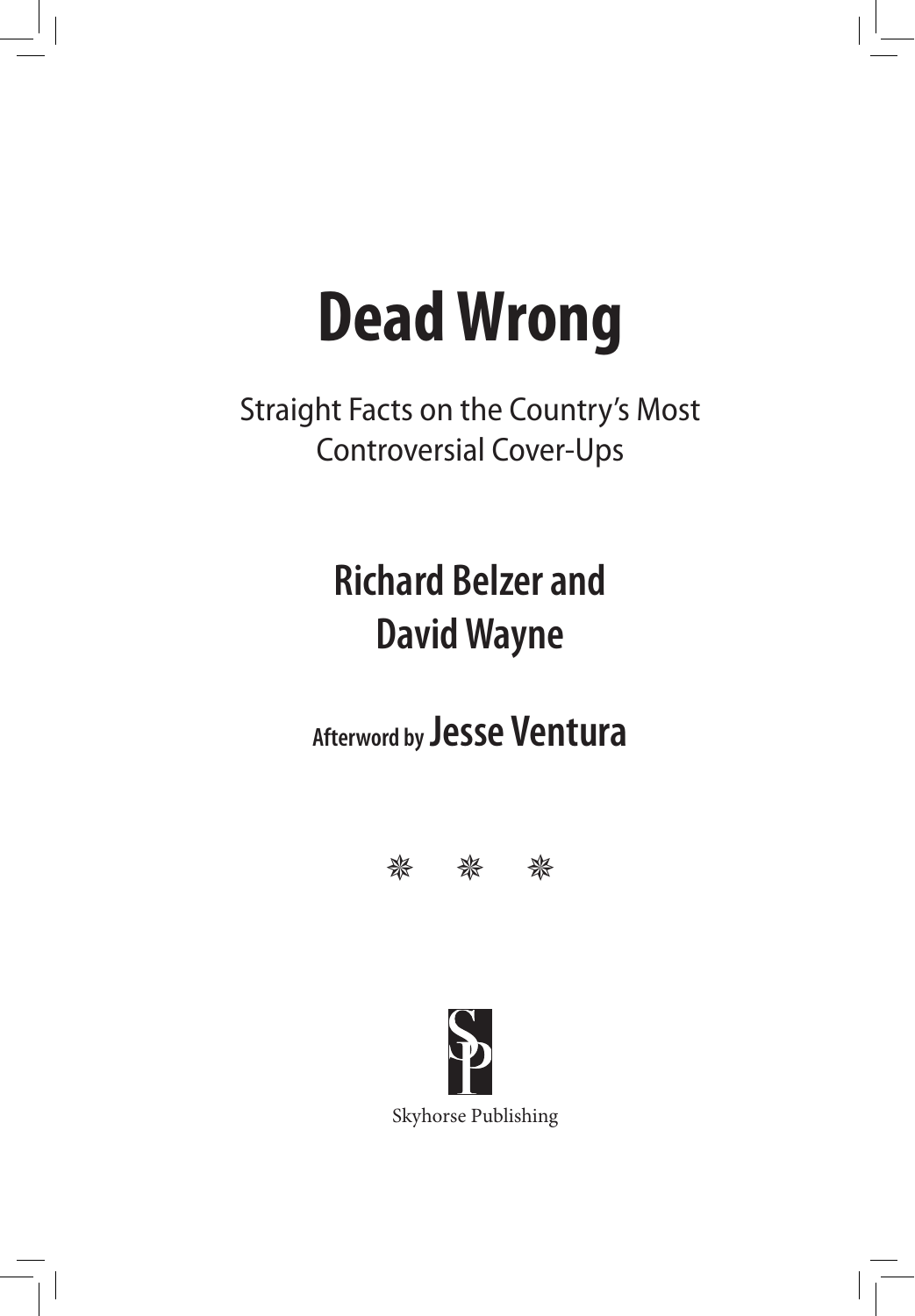Copyright © 2012 by Richard Belzer and David Wayne Afterword copyright © 2012 by Jesse Ventura

All Rights Reserved. No part of this book may be reproduced in any manner without the express written consent of the publisher, except in the case of brief excerpts in critical reviews or articles. All inquiries should be addressed to Skyhorse Publishing, 307 West 36th Street, 11th Floor, New York, NY 10018.

Skyhorse Publishing books may be purchased in bulk at special discounts for sales promotion, corporate gifts, fund-raising, or educational purposes. Special editions can also be created to specifications. For details, contact the Special Sales Department, Skyhorse Publishing, 307 West 36th Street, 11th Floor, New York, NY 10018 or info@skyhorsepublishing.com.

Skyhorse® and Skyhorse Publishing® are registered trademarks of Skyhorse Publishing, Inc.®, a Delaware corporation.

Visit our website at www.skyhorsepublishing.com.

10 9 8 7 6 5 4 3 2 1

Library of Congress Cataloging-in-Publication Data

Belzer, Richard.

 Dead wrong : straight facts on the country's most controversial cover-ups / Richard Belzer and David Wayne ; afterword by Jesse Ventura.

p. cm.

ISBN 978-1-61608-673-2 (hardcover : alk. paper)

1. Conspiracies--United States--Case studies. 2. Disinformation--United States--Case studies. 3. Political corruption--United States--Case studies. 4. Press and politics--United States--Case studies. I. Wayne, David. II. Title. HV6285.B45 2012

364.1520973--dc23

2012019836

Printed in the United States of America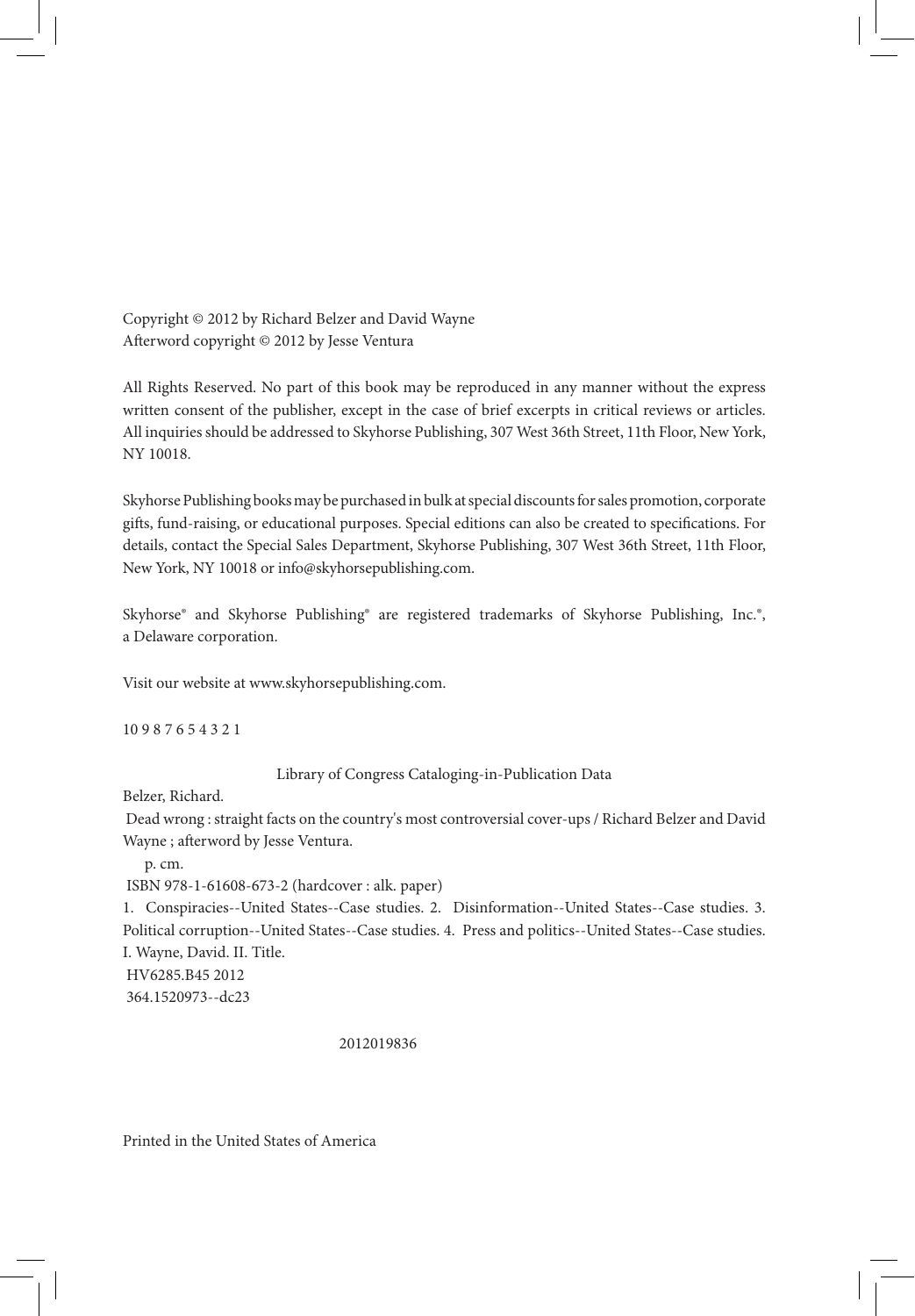*This book is dedicated to all those who defend the increasingly rare proposition that this country belongs to The People (not corporations, military contractors or "the best politicians that money can buy") and it's still up to The People to determine how it should be governed.*

> **"History is the version of past events that people have decided to agree upon."**

> > **—Napoleon Bonaparte**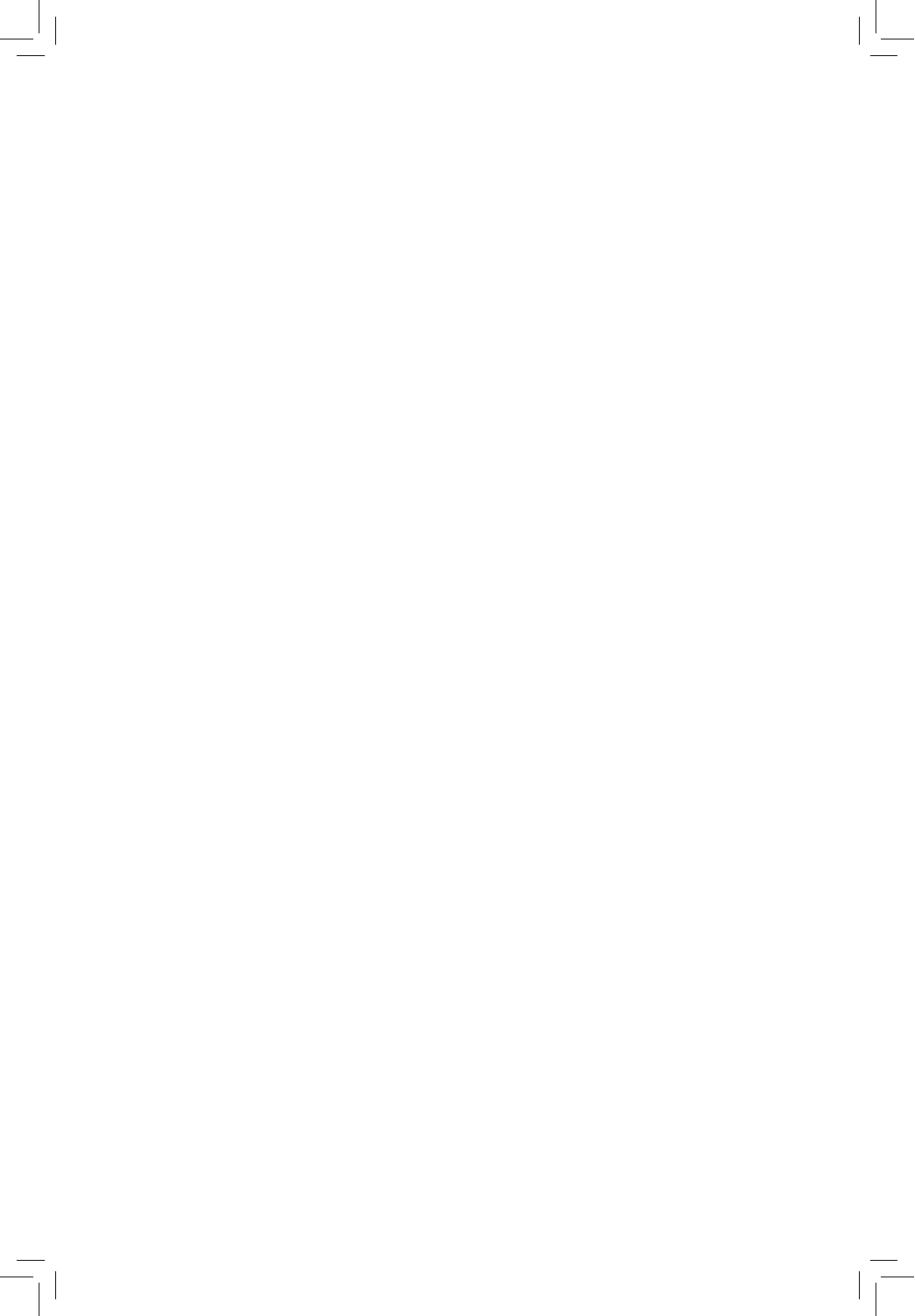### **Table of Contents**

| Chapter 1:  |                                              |
|-------------|----------------------------------------------|
| Chapter 2:  |                                              |
| Chapter 3:  |                                              |
| Chapter 4:  |                                              |
| Chapter 5:  |                                              |
| Chapter 6:  | The Reverend Dr. Martin Luther King, Jr. 157 |
| Chapter 7:  |                                              |
| Chapter 8:  |                                              |
| Chapter 9:  |                                              |
| Chapter 10: |                                              |
|             |                                              |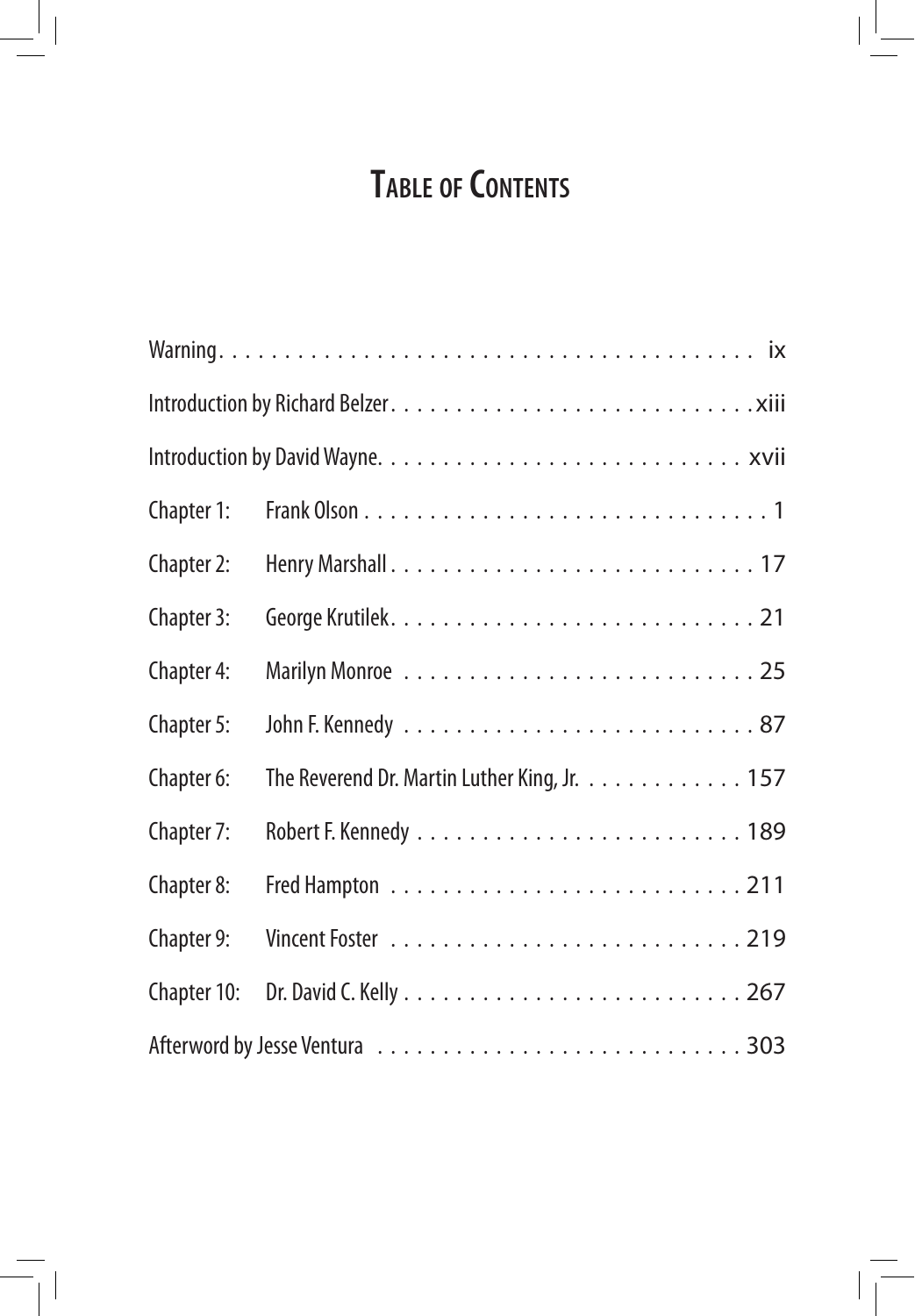## **CHAPTER 1 Frank Olson – November 28, 1953**

Head of Special Operations Division (Top-Secret Research), CIA



Photo courtesy of *Frank Olson Legacy Project*, FrankOlsonProject.org

| <b>VICTIM</b>     | <b>FRANK OLSON</b>                                                                                                                                                                                                                                                                                                                                                                                                                                                                                                                                                                                |
|-------------------|---------------------------------------------------------------------------------------------------------------------------------------------------------------------------------------------------------------------------------------------------------------------------------------------------------------------------------------------------------------------------------------------------------------------------------------------------------------------------------------------------------------------------------------------------------------------------------------------------|
| Cause of<br>Death | Fell from the thirteenth-story window of his hotel in New<br>York City.                                                                                                                                                                                                                                                                                                                                                                                                                                                                                                                           |
| Official Verdict  | "SUICIDE": Coroner cited autopsy findings indicating that the<br>victim jumped from his window. In 1975, the CIA admitted<br>doping Olson with LSD that led to his suicide (what is known<br>in intelligence parlance as a "limited hangout") and settled out<br>of court with the Olson family for \$750,000 precluding further<br>investigation. Olson's family had the body exhumed and re-<br>autopsied in the 1990s and forensic experts concluded that Olson<br>was murdered; the New York District Attorney's office conducted<br>a murder investigation but never filed criminal charges. |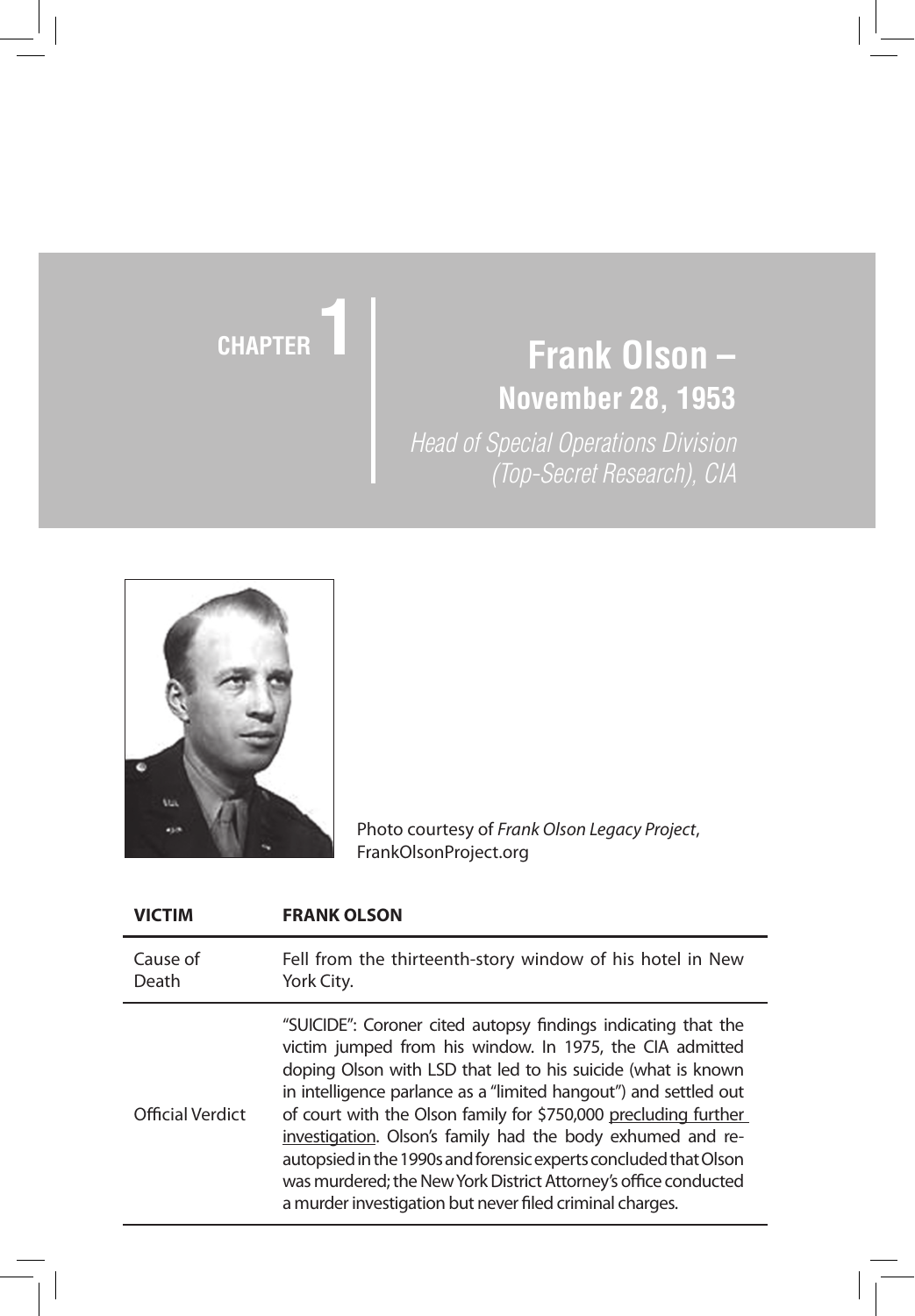Actual

Circumstances Olson's death was a clear-cut case of "National Security homicide." As head of CIA bio-weapons research, he had extensive access to "state secrets." One of those secrets was that bombs with the anthrax virus had apparently been dropped on North Korea. He'd become increasingly outraged and vocal by what he saw as an immoral use of his research. He told colleagues he was disturbed about evidence of CIA torture-to-death interrogations in Germany and bacteriological warfare on North Korea. He was deemed a security risk and was interviewed by Military Intelligence. He was drugged with LSD without his knowledge (or permission) and further interrogated about his plans. On the Monday immediately preceding his death, he informed his boss that he was quitting his job (he died the following Saturday). That weekend, he was booked into the Hotel Statler in New York City accompanied by a CIA agent who was constantly guarding him. He was then visited by a military doctor, and once again drugged, and apparently clubbed and pushed out the window of the hotel (the window was closed at the time) and found dying on the sidewalk. A phone call was placed by the CIA agent immediately afterwards (and overheard by a hotel operator) in which the agent stated only: "Well, he's gone." Exhumation and autopsy revealed that he had suffered a severe hematoma to the skull (blow to the head) prior to the fall. It was a textbook murder taken directly from the CIA Assassination Manual.

- 1. A second autopsy demanded by relatives confirmed 'blunt force trauma' and that the victim was rendered unconscious *prior* to his fall. Forensic findings were also that there were no indications that the trauma could have come from the window and that the forensic evidence was "rankly and starkly suggestive of homicide."
- 2. The U.S. government conceded in an out-of-court settlement that LSD was administered to Olson without his knowledge or permission.
- 3. Forensic experts conducting a second autopsy concluded that the first autopsy report intentionally misrepresented the true facts in order to make it appear a suicide.
- 4. Contrary to the first autopsy report, no lacerations were found upon the victim, even though he had supposedly crashed through and out of a plate glass window at high

Inconsistencies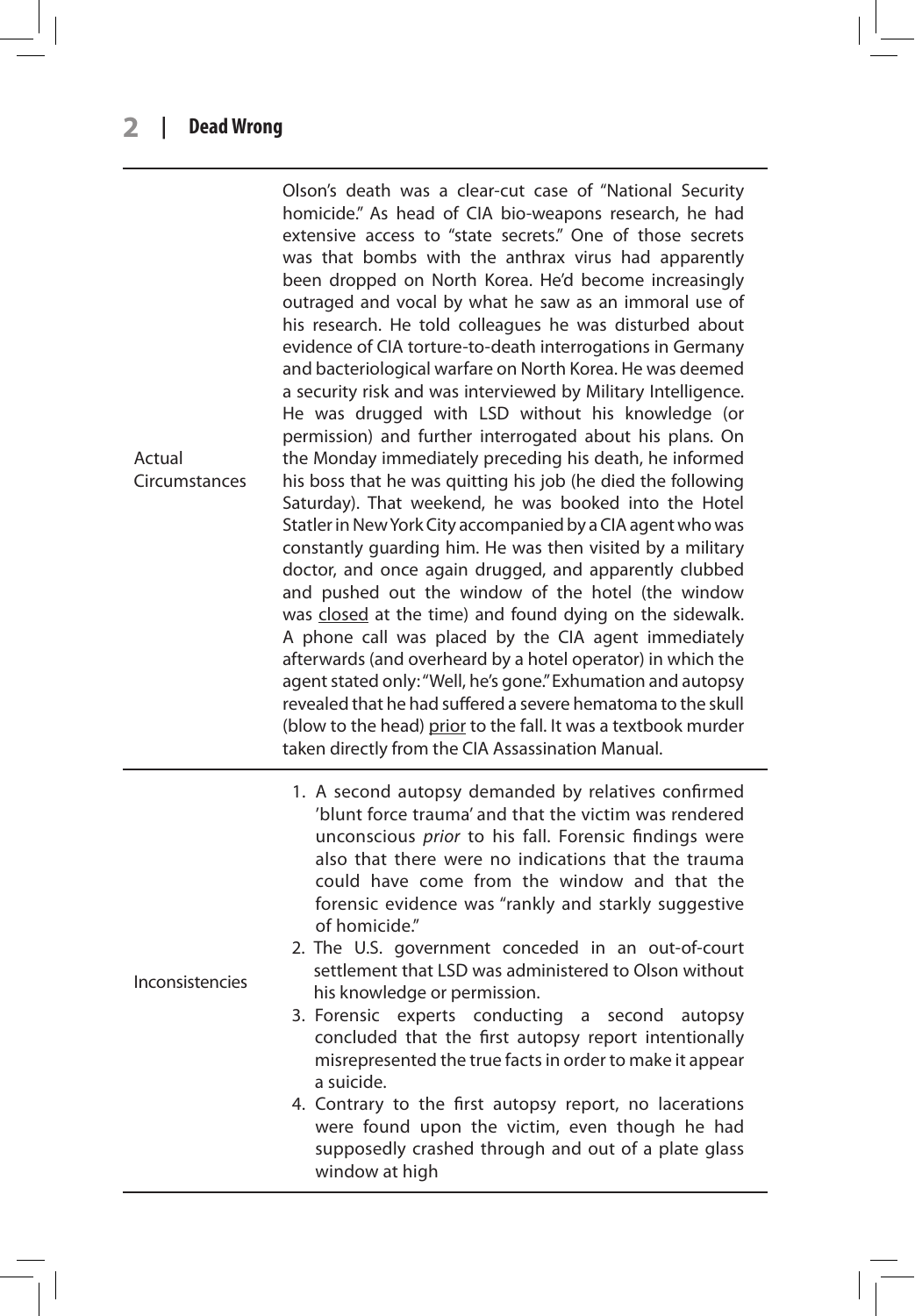speed, plus a canvas shade and cloth curtain covering the shade. Even if the window shade had protected his body from cuts on the way through the window, the forensic literature reveals that individuals receive the most lacerations as parts of their body withdraw from the glass, not as they crash through it (i.e., on the way *out* of the window, not on the way through it), specifically causing multiple lacerations, especially upon the legs of the victim. Olson had none.7

- 5. The hotel room was so small that it would have been impossible for the victim to build up sufficient running speed, then catapult over the twin beds that intersected the room and crash through a plate glass window upon impact, especially one that was not very high.
- 6. Forensic examination determined that the body of the victim was medically consistent with the body having been dumped out the window in a semi-conscious state, rather than having intentionally crashed through it.
- 7. The CIA agent, Robert Lashbrook, who was "shadowing" the victim, kept changing his story about how the victim went out the window. The night manager at the hotel immediately realized that something was clearly amiss:

"And here is Lashbrook sitting on a john in his skivvies and the police thought to question him and I heard him say, 'Well all I heard was a crash.' I walked around the room to look around. Nobody ever jumps through a window. They open the window and they go out, not dash through a shade and a sheer drape. You know, there's no sense to that."

8. Instead of calling the police or the hotel desk after "the accident" as might be expected, the CIA agent called his superior, CIA scientist Dr. Harold Abramson (who had sedated Olson earlier) and, in a conversation enabled and overheard by the hotel operator, stated only:

"Well, he's gone."

- 9. Olson had been interviewed by Military Intelligence and deemed a security risk.
- 10. Nine days before his death, Olson was drugged (without his knowledge or permission) with LSD and a drug known to make a person more open and talkative and then, in a drugged state, was interrogated utilizing secret interrogation techniques garnered from *Artichoke*, the mind-control operation that Olson had been part of.

<sup>7</sup> James E. Starrs with Katherine Ramsfeld, *A Voice for the Dead: A Forensic Investigator's Pursuit of the Truth in the Grave* (New York: G. P. Putnam's Sons 2005).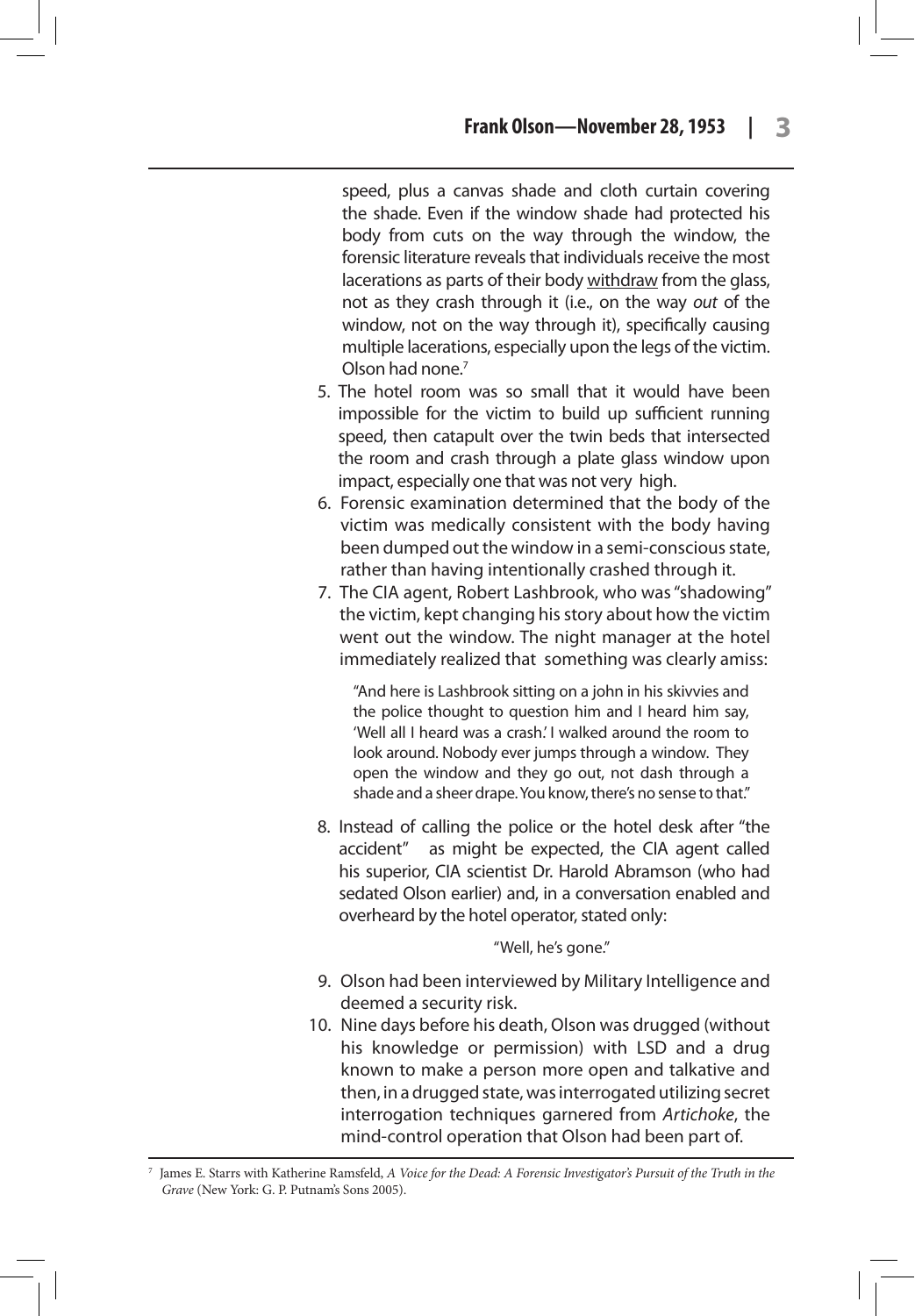- 11. Shortly before Olson's death, the CIA distributed its Assassination Manual to agents (it was declassified in 1997) which details the precise method of Olson's death as the most preferable method of assassination.
- 12. In training for the assassinations unit of the Israeli Mossad (Institute for Intelligence & Special Operations), the Olson murder has been used as an example of a perfect assassination.

#### **"Frank Olson's murder is like a nuclear bomb in an 18th century naval battle. It stands out because of its context … In the absence of oversight or accountability, sadism and stupidity compete for domination."8**

Would it surprise you to learn that the CIA drugged an entire French village with LSD? Or that it "tested" LSD on unknowing U.S. citizens right in the middle of Manhattan; and on our own soldiers, prisoners, and mental patients locked-up in hospitals?<sup>9</sup> How about that the U.S. tested anthrax on American factory workers and used BW (Bacteriological Warfare) on civilians in North Korea? Or that the CIA secret prisons now known as black sites for "extraordinary rendition" (translation: kidnap-torture) bear their roots in the research of the 1950s? You won't be seeing those facts in high school history books any time soon, but they *did* happen; and Frank Olson was the man who attempted to intervene on behalf of humanity—an act which cost him his life.

Frank Olson, a gifted chemist, was a CIA officer and Acting Chief of Special Operations for the Central Intelligence Agency at the top-secret Special Operations Division at Camp Detrick in Detrick, Maryland. Biological warfare, LSD as a mind-control technique, terminal interrogations and assassination techniques were the realm of the Special Operations Division*.* Olson was an expert in the use of psychoactive drugs and biological warfare, including anthrax and other viral agents, and he had top security clearance.

A special CIA operation code-named Artichoke "involved the development of special, extreme methods of interrogation."

Robert Lashbrook was the identity of the CIA agent shadowing Olson, day and night.

### **Historical Perspective of Operation Artichoke**

**World War Two**

The "sweeping up" by the Allies following the fall of Nazi Germany includes Operation Dustbin, Operation Trashcan, and Operation Paperclip. The Allies perceived that both Russian and China were already enemies. Some generals recommend continuing on from

<sup>8</sup> David Swanson, "LSD, Murder and the CIA: Frank Olson, Enemy Combatant," *Counterpunch*, 26-28 Mar. 2010

<sup>9</sup> H. P. Albarelli Jr., *A Terrible Mistake: The Murder of Frank Olson and the CIA's Secret Cold War Experiments*, (Trine Day, 2011)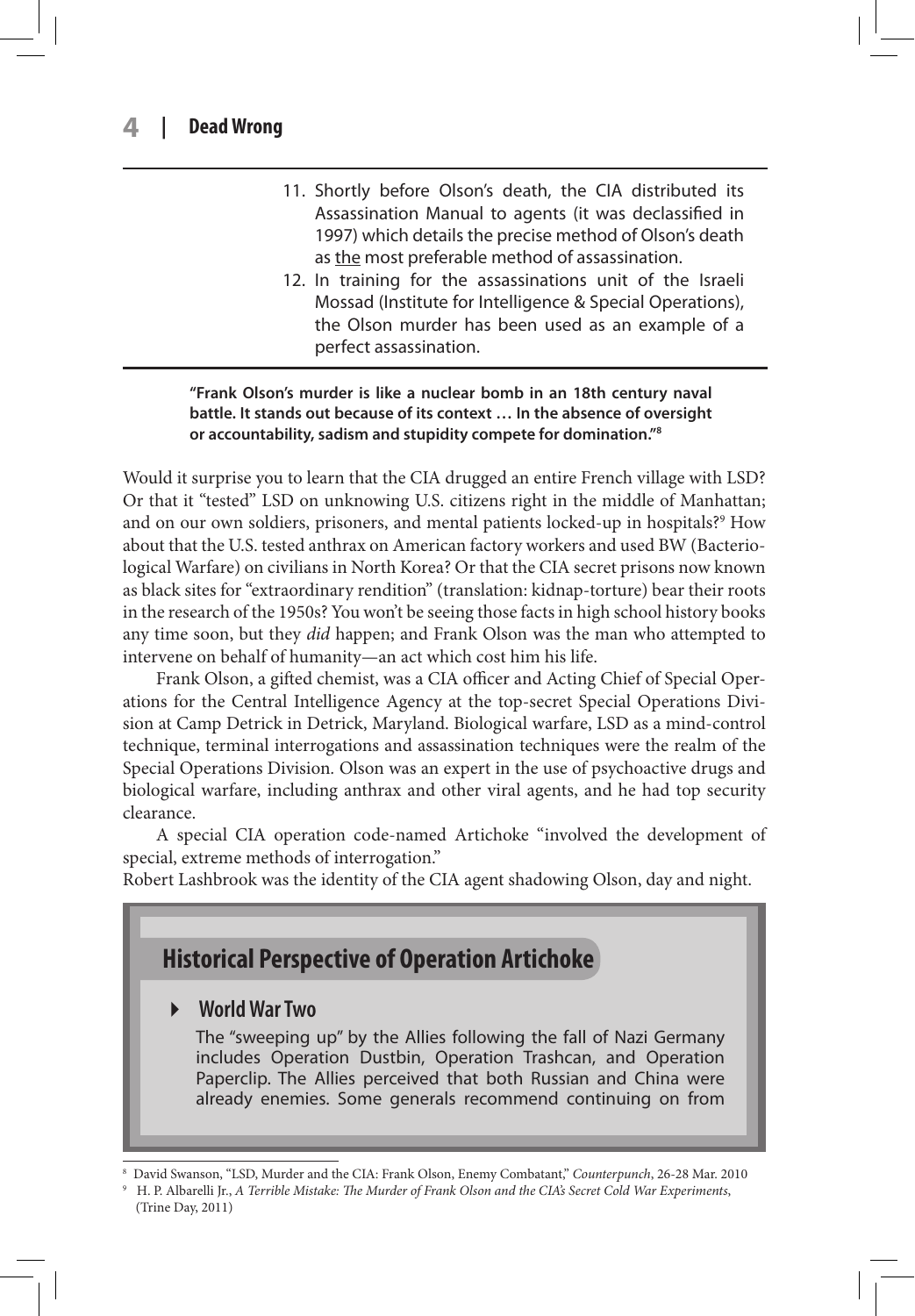Berlin to Moscow in order to keep Eastern Europe from going Communist, while other generals counsel that land wars in Asia are unwinnable (wisdom that the U.S. later ignores in its wars against Vietnam-Laos-Cambodia, Iraq & Afghanistan).

Therefore, a contest ensues to capture the best of Nazi technology for use in the coming Cold War.

#### **Operation Paperclip**

Operation Paperclip "saved" Nazi scientists. It was a mission to determine those scientists of value to the West in the Cold War. We interviewed Nazi scientists, including those who had conducted experimentation on human subjects in concentration camps such as Dachau, to determine what research was of value and potential use. One of these men was the infamous Kurt Blome. They were shielded from conviction at the Nuremberg war trials (although the evidence against them was substantial and they were clearly Nazi war criminals) and they were quite literally "rescued" from the gallows in exchange for their help with US research programs.

#### **Operation Artichoke**

Artichoke continued where the research had left off in Nazi Germany, and Kurt Blome worked with the scientists on the program. Frank Olson, as Acting Director of CIA Special Operations Division, oversaw the work of this program. Artichoke largely dealt with mind-control techniques and brutal interrogation methods often ending in the death of what the CIA termed "expendables" (prisoners, suspected double agents, etc.). Olson witnessed these interrogations and apparently considered them immoral and very disturbing. "Tests" under Artichoke included combinations of hypnosis, torture, LSD and other hallucinogens, and "mind-opening" and "tongue-loosening" agents. These tests were in the direction of mind-control, maneuvering subjects into controllable states to manufacture "Manchurian candidates" (programmed killers) or, in the case of interrogations, will-less subjects who became totally compliant. Tests sometimes left victims in vegetative states and were other times fatal.

#### **Use of BW (Bacteriological Warfare) Against North Korea**

Top secret order JCS 1837/26 dated September 21, 1951 from the US Joint Chiefs of Staff Command clearly authorized the "field testing" of anthrax weapons and there is evidence that testing was conducted on the civilian population of North Korea.<sup>10</sup> Eyewitnesses to the testing verify the reports.<sup>11</sup>

<sup>&</sup>lt;sup>10</sup> Joint Chiefs of Staff 1837/26, "Biological Warfare: Memorandum by the Joint Advanced Study Committee for the Joint Chiefs of Staff," 21 September, 1951, Combined Chiefs of Staff 385.2, sec. 13, RG 330, NARA: JCS 1837/26, "Statements of Policy and Directives on Biological Warfare," 3 July 1952, Combined Chiefs of Staff 385.2, sec. 15, RG 273.

<sup>11</sup> Stephen Endicott & Edward Hagerman, *The United States and Biological Warfare: Secrets from the Early Cold War and Korea,* 1998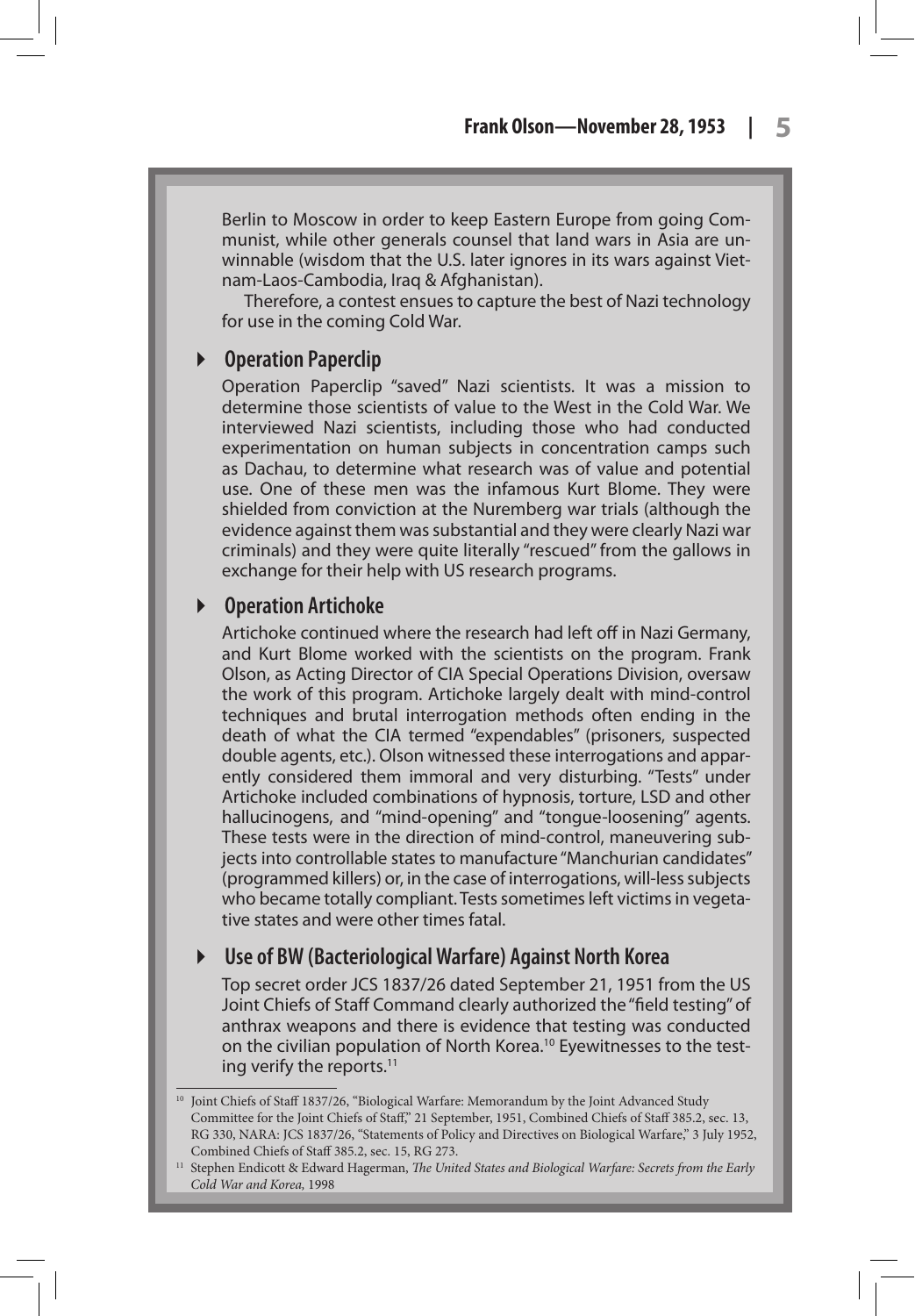#### **Murder of Frank Olson**

Olson became disturbed at the macabre events to which he was privy and became openly talkative and critical about the secret work the CIA was conducting. Among the things Olson apparently talked about, in addition to the lethal interrogation techniques, were the use of anthrax as a bacteriological weapon during the Korean War, and the fact that the "recanted confessions" of dozens of returning POWs who witnessed BW in North Korea were the apparent result of "debriefings" utilizing techniques garnered from Operation Artichoke.12

A close associate and colleague of Olson at Ft. Detrick, Norman Cournoyer, testified that Olson personally told him that in the course of Operation Artichoke, he had witnessed torture interrogations in Europe that had disturbed him deeply at a moral level, so much so that he was disgusted with the CIA and intended to leave. Cournoyer also stated Olson was convinced that, despite official denials, the U.S. had employed the use of biological weapons, including the use of anthrax, during the Korean War. A film, *Code Name ARTICHOKE,* documents the events surrounding the secret program and can be accessed on *YouTube.*

Close friends, family, and coworkers document that Frank Olson was a very decent man boxed into a corner by a very indecent position, who became increasingly outraged by what he saw.

Olson was deemed a security risk. The same advanced interrogation techniques under LSD and talk-inducing drugs that were perfected by his Special Operations Division were then used on Olson himself. He then informed the CIA that he was resigning his position, and a few days later he was apparently again drugged, subdued, and thrown out of a 13th floor window.

The methods of Operation Artichoke did not disappear. Quite to the contrary, some have apparently been applied at Guantánamo, Abu Ghraib, and most notably, in the CIA secret prisons for extraordinary rendition. Some have accused the government of using Artichoke-type techniques on José Padilla prior to his terrorism conviction in 2007 that made him into a "human vegetable."<sup>13</sup>

<sup>&</sup>lt;sup>12</sup> Walker M. Mahurin, *Honest John: The Autobiography of Walker M. Mahurin*, (New York: G. P. Putnam's Sons, 1962)

<sup>13</sup> Amy Goodman, "An Inside Look at How U.S. Interrogators Destroyed the Mind of Jose Padilla," August 16, 2007, *DemocracyNow.org,* http://www.democracynow.org/2007/8/16/exclusive\_an\_inside\_look\_at\_how (accessed 14 May, 2011)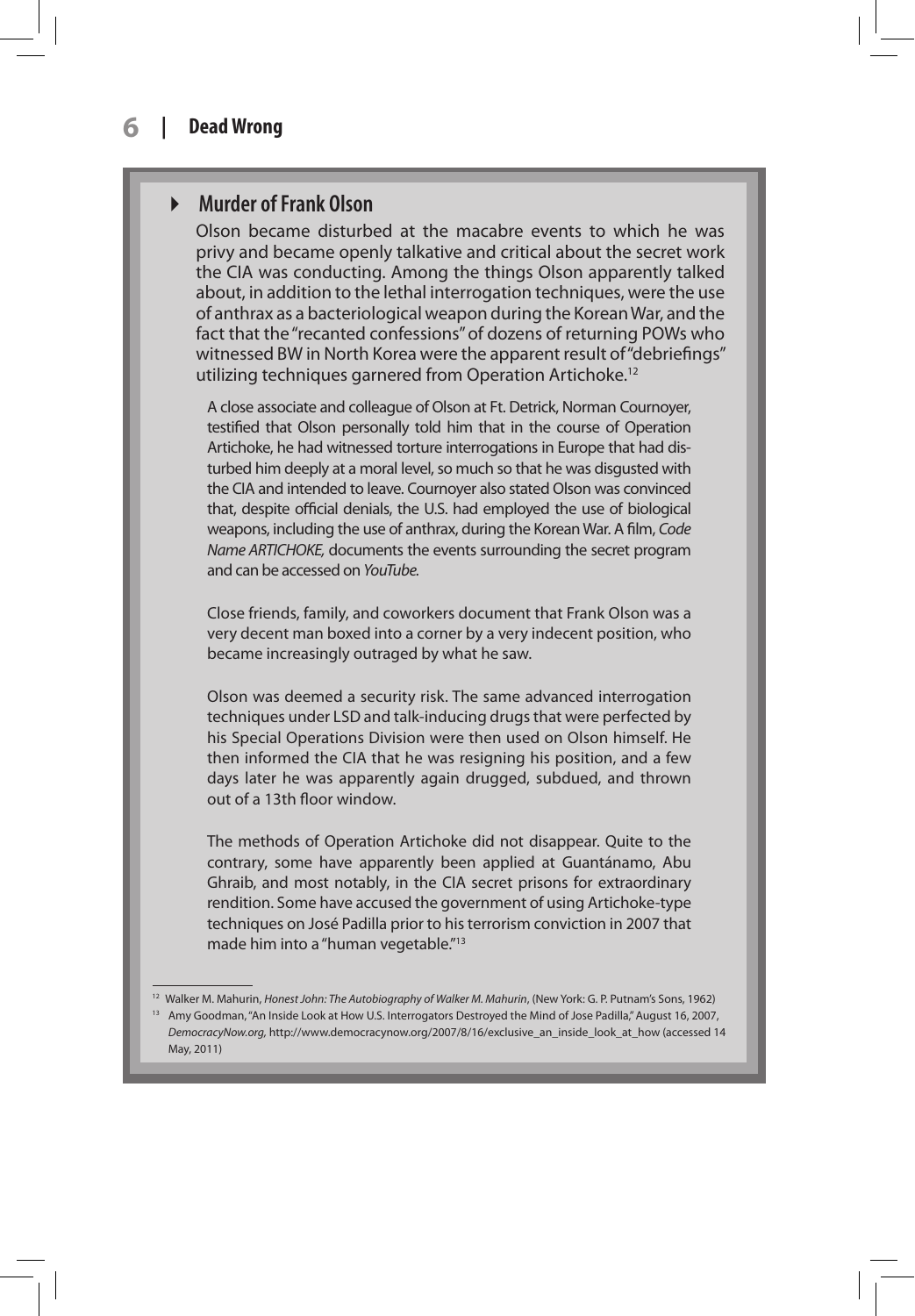#### **Events Leading to Death of Frank Olson**

#### **Late 1940s**

In a secret facility at Fort Detrick, Maryland, a massive arms program was underway to develop bacteriological weapons, primarily anthrax spores, which were proven to be highly resistant and therefore suitable for biological warfare.

#### **1949**

As Acting Director of CIA's highly secretive Special Operations Division, Olson was privy to many secrets. As a leader of Operation Artichoke (brainwashing & mind control interrogation techniques via drugs, hypnosis & torture), he witnessed unscrupulous experiments on human beings that resulted in their deaths. The experience leaves a noticeable mark on him, according to friends and family, and he begins to question the morality of their work.

#### **October, 1949**

Olson's free-thinking and talkative lifestyle was considered dangerous in relation to his work in military secrets. He was suspected of disclosing government secrets (an accusation that was never proven) and interrogated by Military Intelligence. Olson was from then on considered a security risk. The Military Intelligence report stated that:

"Olson is violently opposed to control of scientific research, either military or otherwise, and opposes supervision of his work. He does not follow orders, and has had numerous altercations with MP's … "

 Norman Cournoyer, a co-worker who was close to Olson, summarized:

"He was very, very open and not scared to say what he thought. For that matter, to the contrary. He did not give a damn. Frank Olson pulled no punches at any time … That's what they were scared of, I am sure."

#### **April, 1950**

Olson was given a diplomatic passport, highly unusual for an Army scientist, and began making frequent trips to Europe, especially to Germany.

#### **1950–1953**

In CIA safe-houses in Germany, Olson witnessed horrific brutal interrogations on a regular basis. Detainees who were deemed "expendable"; suspected spies or "moles", security leaks, etc., were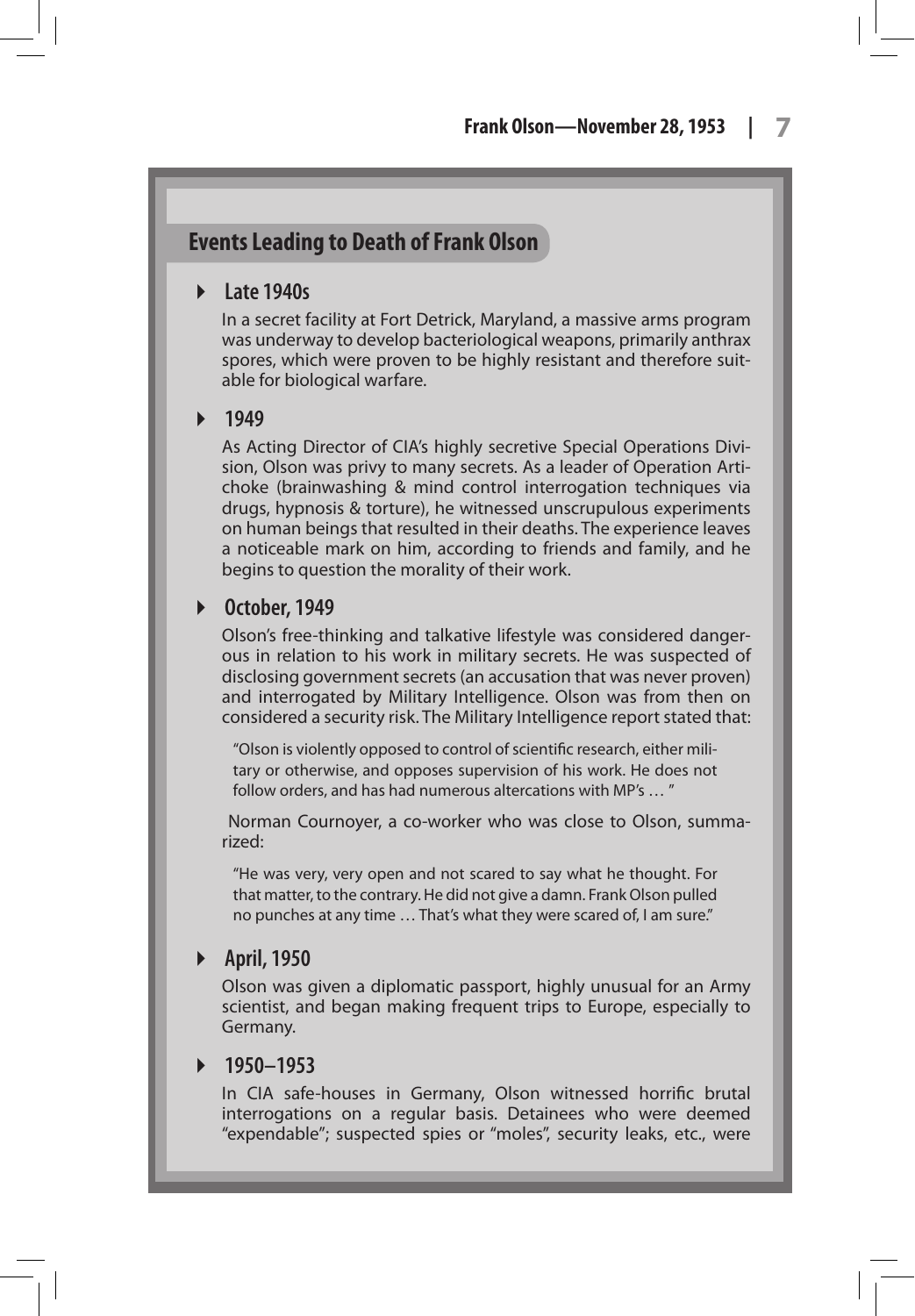literally interrogated to death in experimental methods combining drugs, hypnosis, and torture to attempt to master brainwashing techniques and memory erasing … The "live" testing on human beings was designed to extract information from the detainee and then leave him in a blank mental state in which he was unaware what happened to him.

#### **June, 1952**

Family and co-workers report that Olson's behavior had markedly changed. He became openly critical and talkative about the work being conducted at the CIA.

#### **1952–1953**

CIA established that large doses of LSD are much better "tonguelooseners" than alcohol. They test the technique on unsuspecting victims right in New York City's Greenwich Village section, having prostitutes slip the drug into the drinks of customers who are then interrogated.

#### **August, 1953**

After returning from another trip to Germany where he witnessed the CIA's torture-to-death interrogations, Olson became extremely moody. Friends and family comment that he began to behave like he was boxed into a corner and could not do anything about it. He informed close friend and co-worker, Norman Cournoyer, that he was planning on resigning his CIA position:

"He said 'Norm, you would be stunned by the techniques that they used. They made people talk! They brainwashed people! They used all kinds of drugs, they used all kinds of torture.'" "He said, that he was going to leave. He told me that. He said, 'I am getting out of that CIA. Period'"

Olson and Counoyer are both aware of two disturbing truths:

- 1. The use of anthrax as a biological weapon during the Korean War;
- 2. The fact that the "recanted confessions" of dozens of returning POWs who witnessed BW in North Korea were the apparent result of "debriefings" utilizing techniques garnered from Operation Artichoke.

#### **Thursday, November 19, 1953**

The same LSD interrogation technique that was perfected by his Special Operations Division was then used on Olson himself. At a work retreat just prior to Thanksgiving, the CIA's "Dirty Tricks" Division met with ten of its scientists at a remote location. Olson was given a large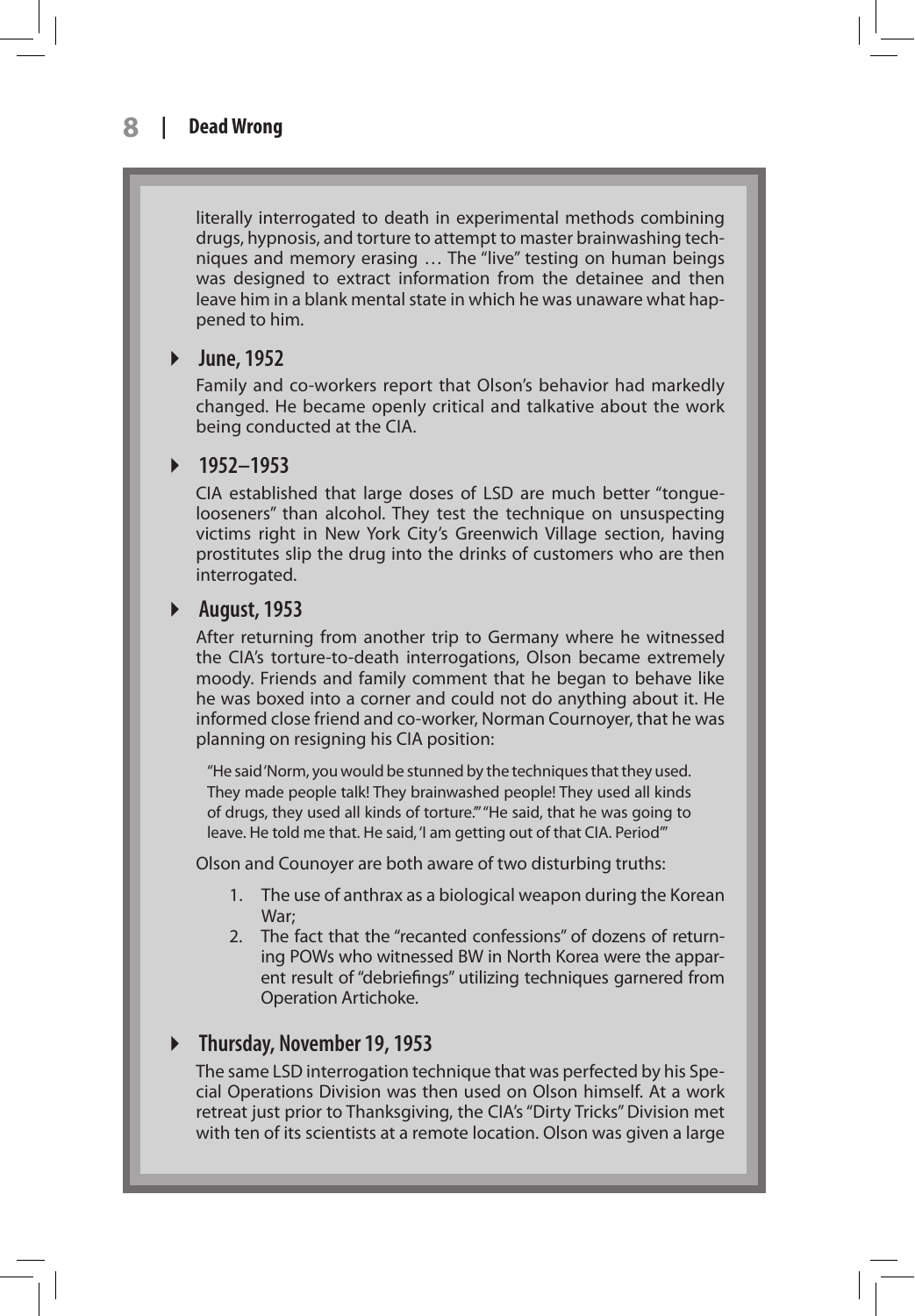Armond Pastore, who was the night manager at the hotel, had seen more than his dose of the drug, without his knowledge or permission, and was then **interrogated under the influence of LSD using Artichoke techniques.** 

#### **Friday evening, November 20, 1953**

turbed. He told his wife that there were very serious problems with his work and that he had made "a terrible mistake." Olson returned home to his family and was visibly and deeply dis-

#### **a Saturday & Sunday, November 21–22, 1953**

Olson stayed inside all weekend and was very quiet and thought-**"The first call that Lashbrook made was not to the hotel management or**  somber and serious and vividly remember their father at that time as **the police, but to his superior, Dr. Sid Gottlieb, at his home in Virginia, to**  sitting for hours on the sofa and staring thoughtfully out the window. **tell him what had happened. Then he reported to the hotel desk clerk and**  ful all weekend long. His children recall the weekend as being very

#### ▶ Monday, November 23, 1953

**"In those days all of the calls were manual. You call the operator and you**  "wanted out of the germ warfare business" to "devote his life to somewanted but of the genii wantale basiness to devote his me to some thing else" and that he, therefore, was resigning from his position. LTC shing cise and that ne, therefore, was resigning nonrinis position. Er Ruwet refuses to accept Olson's resignation. Olson informed his boss, Lieutenant Colonel Vincent Ruwet, that he

#### **Example 34, 1953 Conduct 1 means up. I means up. I means up. I means up. I means up. I means up. I means up. I means up. I means up. I means up. I means up. I means up. I means up. I means up. I means up. I means up. I**

**more suspicious than that? You don't have to be a genius to figure out**  Olson returned to the office of LTC Ruwet and again informed him that he was resigning from his position. Lt. Colonel Ruwet advised **night."16** Olson not to resign and told him that they will take him to New York City to get treatment for his depression about his work.

### **Kathryn Olmstead, Professor of History at the University of California, discovered at the University of California, discovered at the University of California, discovered at the University of California, and University of**

documents indicating a White House-level cover-up of the Frank Olson case, related Olson was brought to New York City by Lt. Colonel Ruwet and was **the secret use of anti-** was brought to New TOIK City by Et. Colorier nuwet and was also in the constant accompaniment of a CIA agent who was assigned also in the constant accompaniment of a circuity wild was assigned<br>as his shadow. They check Olson and the CIA agent into room 1018a part of Olson's make with the making of and other biological weapons. The material weapons is to be discussed the main the first three unnumhered floors are counted) of the Hotel Statler (which is now the Hotel **Disk Chene you are Exercise assisted there by a CIA doctor who administers One of the documents that Professor Olson.** The documents that Professor Olympic states: **medication** to Olson.

#### $\blacktriangleright$  Saturday, November 28, 1953 at 2:30 AM

In the early morning hours of Saturday night/Sunday morning, **In another memo, Cheney and Following: In another memoral is hotel room, crashing through a canvas window shade, a cloth "The Olson lawyers will seek to explore all the circumstances of Dr Olson's**  Frank Olson went through the closed thirteenth floor window of curtain covering the shade and a closed plate glass window, before landing on the 7th Avenue sidewalk.

#### **Example 28, 1953, 2:30–2:35 AM Saturday, November 28, 1953, 2:30–2:35 AM**

**become apparent that we are concealing evidence for national security reached manager Armand Pastore rushed outside, attempting to com-**<br> **Armand Pastore rushed outside, attempting to com**fort the victim, who died in his arms.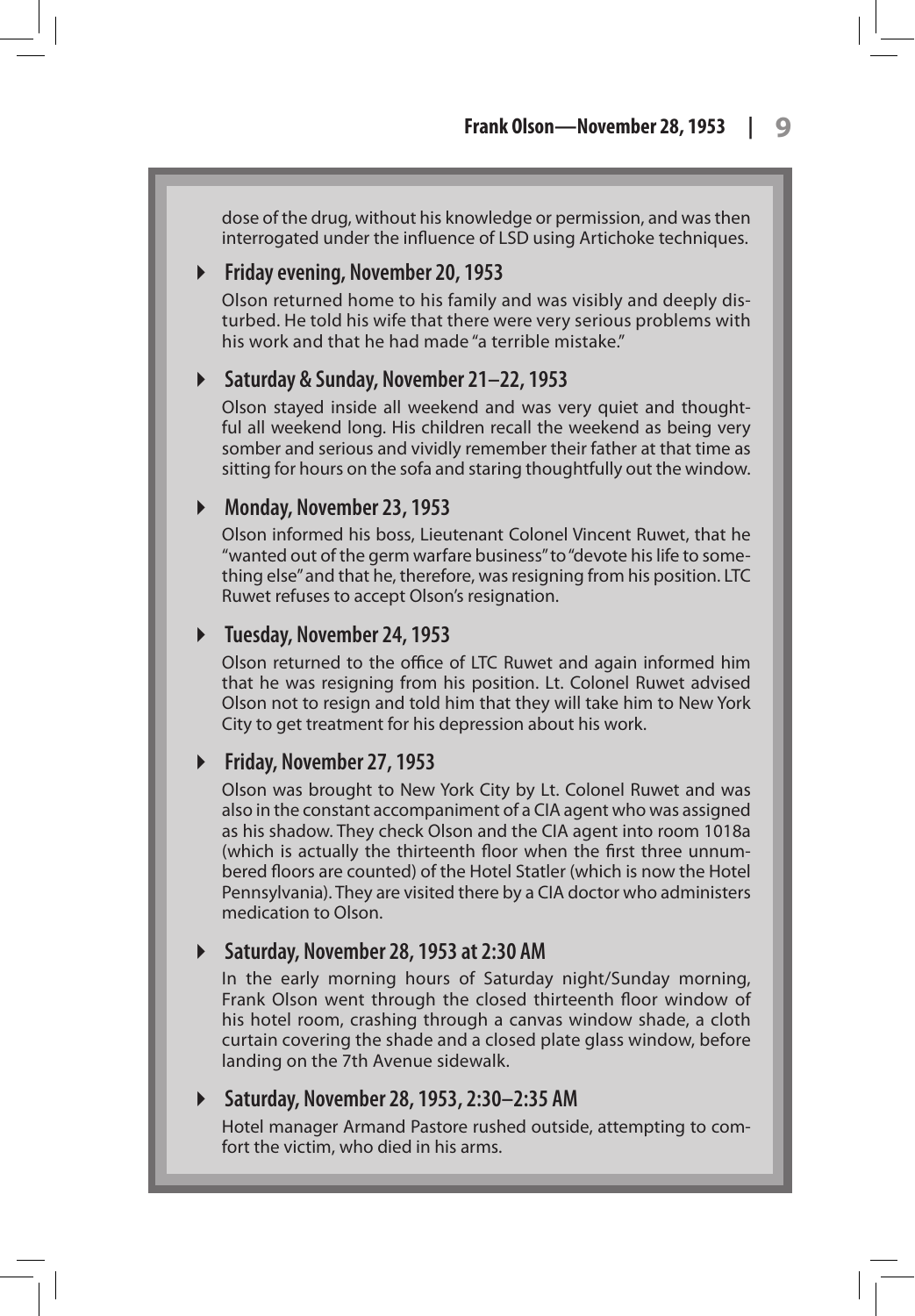#### Rumsfeld were given the task in the 1970s of covering up the details of Olson's death. **Saturday, November 28, 1953, 2:30–2:35 AM**

CIA agent Robert Lashbrook phoned Dr. Harold Abramson (the doctor working with the CIA who had sedated Olson earlier) from the hotel room. Via the system in use in 1953, Lashbrook had to use the hotel operator to place the call to a number in Long Island. The hotel operator stayed on the line and heard the call in its entirety. After the call was connected and answered, the caller only stated the following:

Many observers, therefore, have "connected the dots" and concluded that Cheney and

 $f(x) = \frac{1}{2} \int_0^x \frac{1}{2} \left| \frac{1}{2} \right| \left| \frac{1}{2} \right| \left| \frac{1}{2} \right| \left| \frac{1}{2} \right| \left| \frac{1}{2} \right| \left| \frac{1}{2} \right| \left| \frac{1}{2} \right| \left| \frac{1}{2} \right| \left| \frac{1}{2} \right| \left| \frac{1}{2} \right| \left| \frac{1}{2} \right| \left| \frac{1}{2} \right| \left| \frac{1}{2} \right| \left| \frac{1}{2} \right| \left| \frac{1}{2} \right| \$ **The names of the system is the names of the names of the names of the chemical chemical chemical chemical** chemical control of the chemical chemical chemical chemical chemical chemical chemical chemical chemical chemical "Well, he's gone."

**The other party then stated: Current Secretary of Defense Secretary of Defense. The other stated:** 

**They have never been questioned as to what they knew about Olson's**  "Well, that's too bad."

Both parties then hung up.

#### Public Domain **► Saturday, November 28, 1953 at 2:40–3:00 AM**

**Heffer** Hotel manager Armand Pastore notified police and also determined  $\blacksquare$ **The short that the victim must have fallen from Room 1018a on the thirteenth leads police to 1018a and opens the door for them. The police enter, and professor actually enter** guns drawn, and encounter the room's other occupant, Robert Lashthen I see that Frank Olson is out of the window and he is down on **and deception on the part of those persons and agencies most closely as-**the street." floor and that there was another occupant of that room. Pastore brook, seated on the toilet. The police say "What happened?" and Lashbrook responds: "I don't know, I just heard a crash of glass and

#### **founday, November 29 , 1953** *Confluence of scientific fact and investigation* $\mathbb{R}^n$

**tigative fact points unerringly to the death of Frank Olson as being a homi-**The case was classified as a suicide and immediately closed.

#### **Post-Mortem—Summer, 1975**

**The report of The Rockefeller Commission was released in which it** the CIA is the CIA secret prisons now known as black sites for the translation was made public that the CIA had drugged U.S. citizens with LSD without their permission. The Olson family investigated the informa**the sum in the report and confirmed that one of the subjects Referred to was indeed Frank Olson. They held a press conference and act which of humanity demanded that the case of their father's death be investigated.** 

#### Frank Olson, a gifted chemist, was a CIA officer and Acting Chief of Special Opera**tions for the Central Intelligence Agency at the top-secret Special Operations Division Operations Division Operations Operations Operations Division Operations Operations Operations Division Operations Operations Operati**

night.

**Donald Rumsfeld and Richard Cheney, aides to President Ford, conincelety** fidentially recommend to the President that he contain the "Olson  $\Box$ **Experise in the user of interpretenal values in the use** of court to preclude "the possibility that it might be necessary to disclose highly classified national security clearance. information," because it has become known that the CIA did indeed extreme methods of interrogation." is known in Intelligence parlance as a "limited hangout," the CIA Is known in intemgence parameted as a immediating out, the CIA settled out of court with the Olson family for \$750,000 retribution drug Frank Olson with LSD just prior to his death. Therefore, in what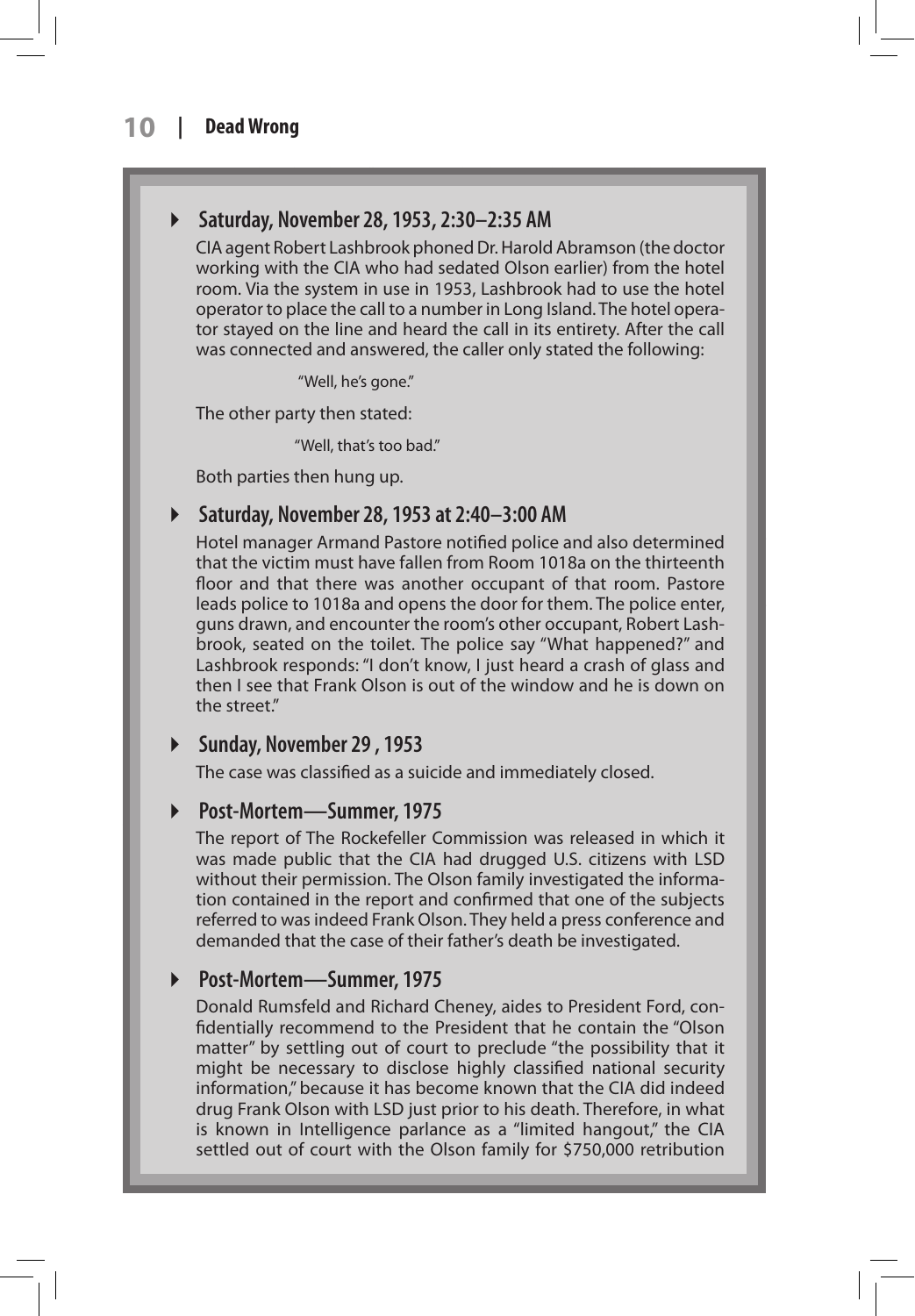for past wrongdoing. Ten days after the memo from Rumsfeld and Cheney recommending retribution and an apology, President Ford hosted the Olson family at the White House for photos and handshakes with the family after the President apologizes on behalf of the U.S. Government.

#### **Post-Mortem**

Former longtime CIA agent Ike Feldman investigated the circumstances of Olson's death:

"The source that I have was the New York City Police Department, the Bureau of Narcotics Agents and the CIA agents themselves. They all say the same thing: that he was pushed out of the window and that he did not jump.

People who wanted him out of the way said he talked too much and he was telling people about the things he had done which is American secret. If you work on a top government secret, a city secret, a state secret, and it spills out to people who should not know, there is only one way to do it: kill him."

#### **Post-Mortem—June 2, 1994**

Olson's body was exhumed and autopsied at the insistence of relatives suspicious of foul play. Eminent forensic scientist James Starrs, Professor of Law and Forensic Science at the National Law Center at George Washington University, led the autopsy team, also selecting a diverse team of scientific experts in the appropriate fields. The team determined that the original medical report in 1953 was "manipulated" and "totally inaccurate in some very important respects." Forensic finding is that the victim suffered a severe hematoma, i.e., a blunt force trauma to the head, prior to his fall through the window:

"That is only reasonably explainable as having occurred by reason of his being shall we say silenced, being rendered unable to defend himself, so that he could be tossed out of the window."

Official finding of Professor James Starrs, George Washington University:

#### "HOMICIDE"

Regarding the assassination method detailed in the CIA Assassination Manual, Professor Starrs further states:

"What was spelled out in that 'Assassination Manual' was almost letter for letter what happened to Doctor Olson and it was a protocol, as we call it, for an assassination, which fit like the fingers in a glove."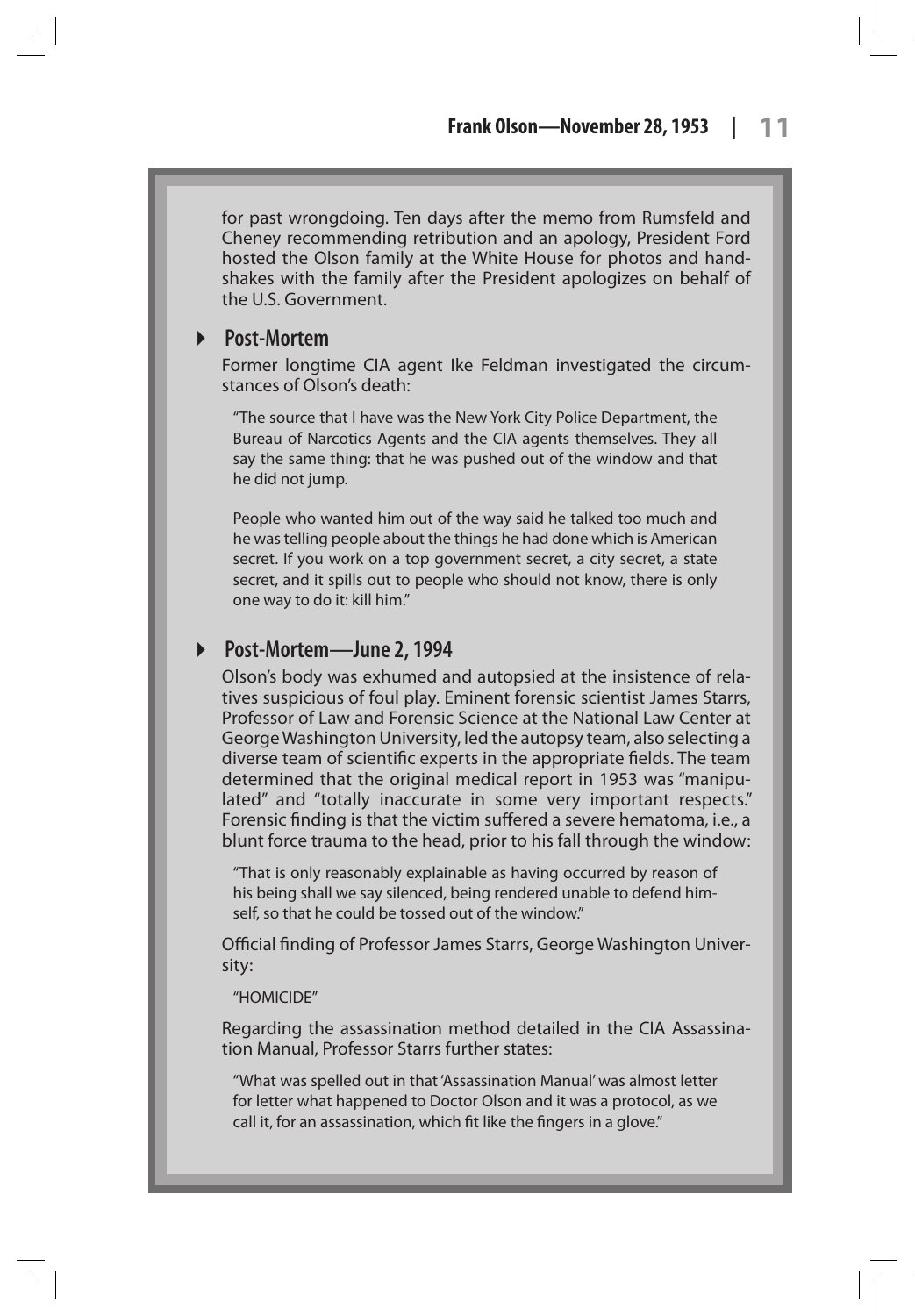#### **12 | Dead Wrong**



Robert Lashbrook was the identity of the CIA agent shadowing Olson, day and night.

Armond Pastore, who was the night manager at the hotel, had seen more than his share of accidents, and immediately took the police up to room 1018A so the police could investigate. They found the CIA agent sitting in the bathroom. Pastore recalled very clearly:

> **"And here is Lashbrook sitting on a john in his skivvies and the police thought to question him and I heard him say, 'Well all I heard was a crash.' I walked around the room to look around. Nobody ever jumps**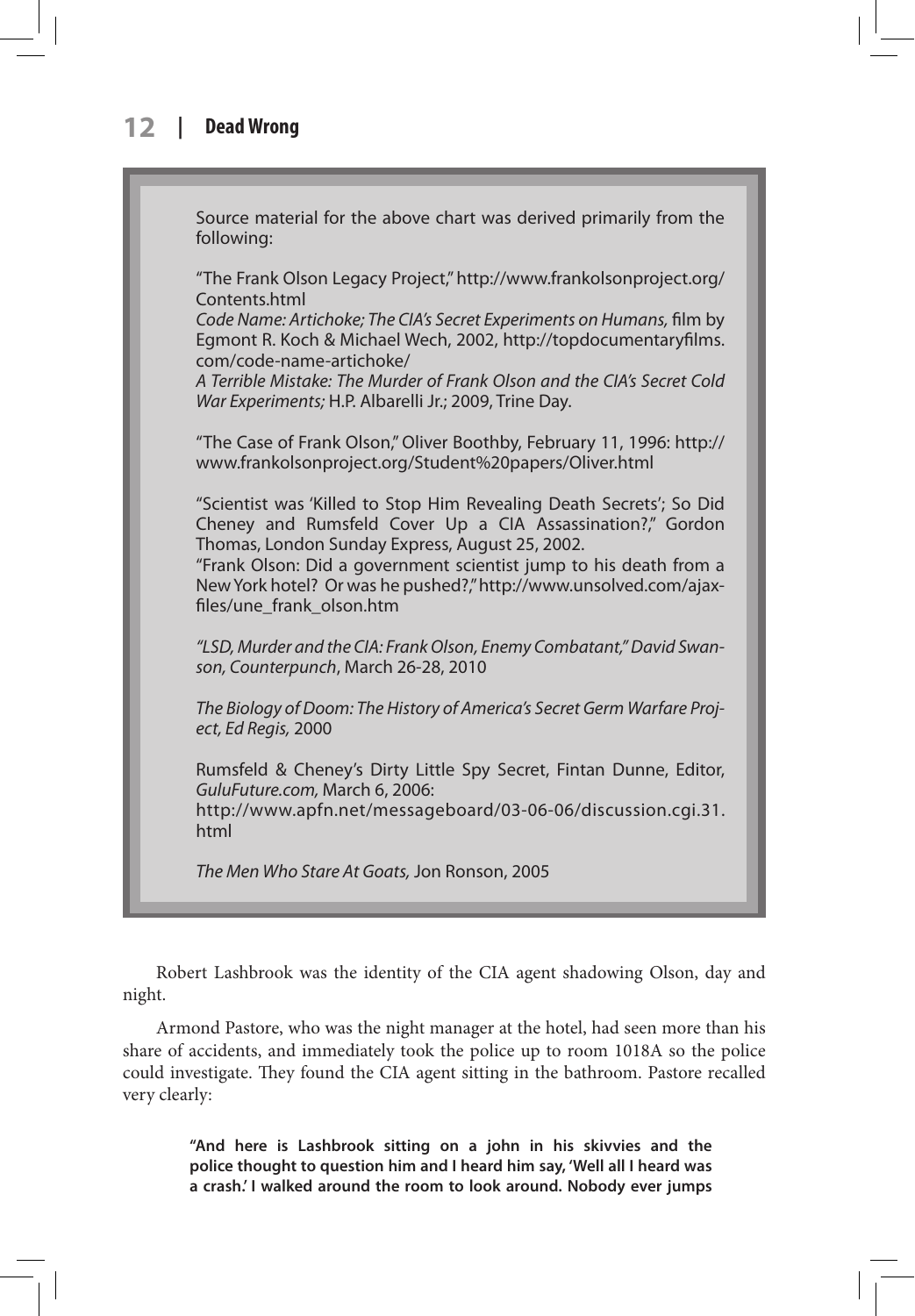**through a window. They open the window and they go out, not dash through a shade and a sheer drape. You know, there's no sense to that." 14** 

 **"The first call that Lashbrook made was not to the hotel management or the police, but to his superior, Dr. Sid Gottlieb, at his home in Virginia, to tell him what had happened. Then he reported to the hotel desk clerk and telephoned Dr. Abramson." 15** 

**"In those days all of the calls were manual. You call the operator and you tell her what number you want and she would dial it for you. And then she listened to see that you got connected. When the man in the room called this number he said, 'Well, he's gone.' And the man on the other end said,**  'Well, that's too bad.' And they both hung up. I mean, what's more suspi**cious than that? You don't have to be a genius to figure out that there's something amiss. Or, Hamlet said, 'There's something rotten in Denmark.' I mean, I knew there was something rotten at the hotel that night." 16**

Kathryn Olmstead, Professor of History at the University of California, discovered documents indicating a White House-level cover-up of the Frank Olson case, related to the secret use of anthrax weapons. Dick Cheney and Donald Rumsfeld were directly involved in concealing information about Olson's death. Dr. Olmstead also said that part of Olson's work was the making of anthrax and other biological weapons.

Rumsfeld, at that time, was White House Chief of Staff to President Gerald Ford and Dick Cheney was a White House assistant.

One of the documents that Professor Olmstead obtained states:

#### **"Dr. Olson's job was so sensitive that it is highly unlikely that we would submit relevant evidence." 17**

In another memo, Cheney acknowledges the following:

#### **"The Olson lawyers will seek to explore all the circumstances of Dr. Olson's employment, as well as those concerning his death. In any trial, it may become apparent that we are concealing evidence**

<sup>14</sup> Unsolved.com, "Frank Olson: Did a government scientist jump to his death from a New York Hotel? Or was he pushed?,"

http://www.unsolved.com/ajaxfiles/une\_frank\_olson.htm (accessed 2 Feb. 2011).

<sup>15</sup> Stephen Endicott, "Memo from Stephen Endicott, Professor of History, York University, analyzing the documents obtained by the Olson family from CIA Director William Colby in June 1975," *FrankOlsonProject.org,* February 4, 1999, http://www.frankolsonproject.org/Sources/Notes%20on%20items%20&%20events/Endicott-Analysis.html

<sup>(</sup>accessed 16 Feb. 2011). 16 Unsolved.com, "Frank Olson: Did a government scientist jump to his death from a New York Hotel? Or was he pushed?,"

http://www.unsolved.com/ajaxfiles/une\_frank\_olson.htm (accessed 2 Feb. 2011).

<sup>&</sup>lt;sup>17</sup> Gordon Thomas, "Scientist was 'killed to stop him revealing death secrets'; So did Cheney and Rumsfeld cover up a CIA assassination?" *London Sunday Express,* August 25, 2002, http://www.frankolsonproject.org/Articles/ LondonExpress.html (accessed 14 Jan. 2011)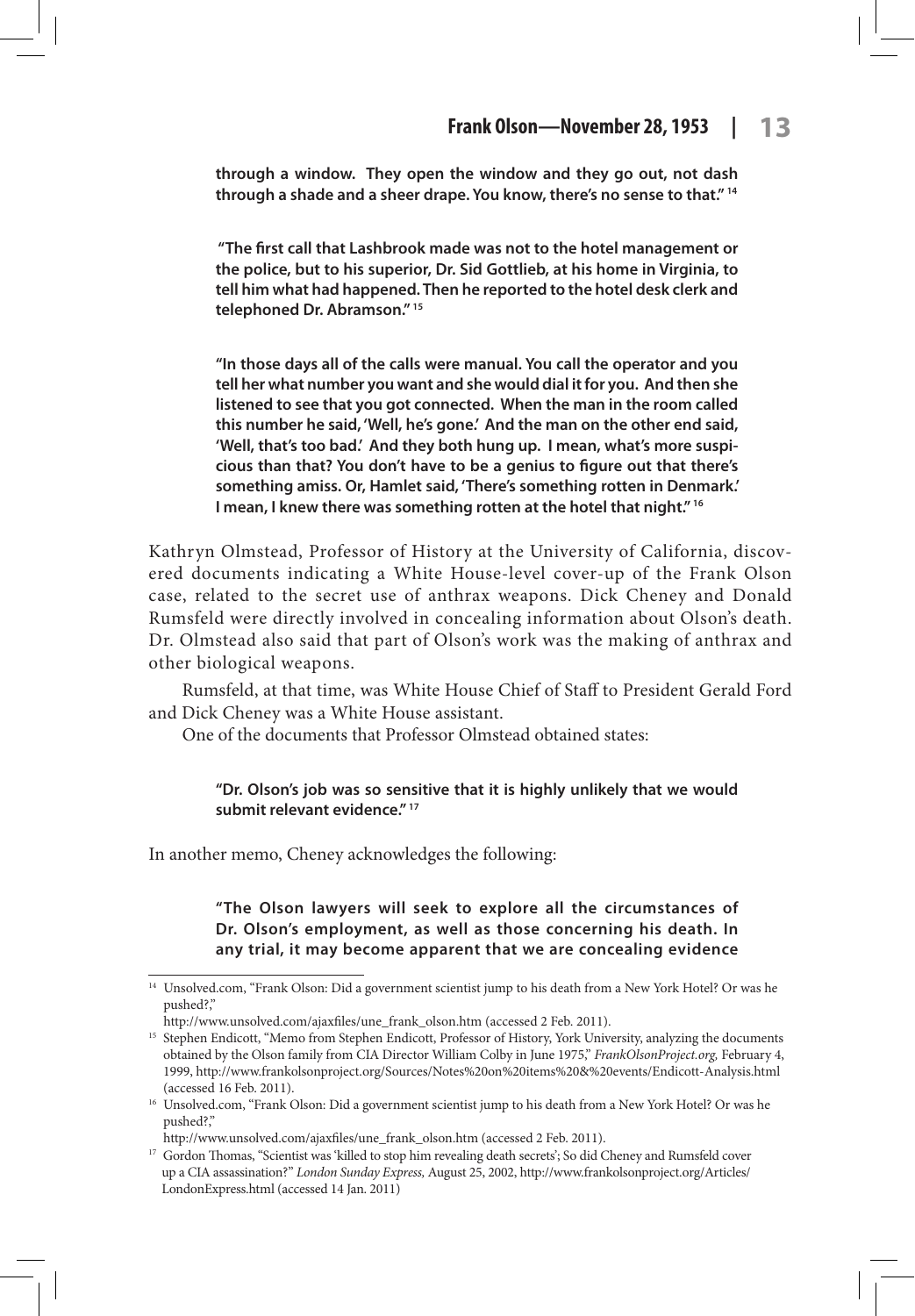#### **14 | Dead Wrong**

**for national security reasons and any settlement or judgment reached thereafter could be perceived as money paid to cover up the activities of the CIA."18**

Many observers, therefore, have "connected the dots" and concluded that Cheney and Rumsfeld were given the task in the 1970s of covering up the details of Olson's death.

> **"The fact that Frank Olson had died shortly after being given LSD in a CIA experiment came out in 1975 as a consequence of President Ford's Rockefeller Commission investigation into the CIA's domestic activities. Further investigation was called for, but in a White House memo advisers to President Ford stated that this would risk revealing state secrets (probably meaning, in part, the use by the U.S. of germ warfare in Korea); further investigation was suppressed and the whole matter covered up. The names of those White House advisers were Dick Cheney, current U.S. Vice-President, and Donald Rumsfeld, current Secretary of Defense. They have never been questioned as to what they knew about Olson's death." 19**



**Cheney-Rumsfeld: The "formative" years:** Both handled the "limited hangout" under President Ford in 1975, settling with the Olson family for \$750,000, a private audience and apology from President Ford and an apparent end to the uncomfortable issues surrounding Frank Olson's knowledge of bacteriological warfare by the US in North Korea and the "enhanced" interrogation techniques of *Project Artichoke.* The Olson family later learned that a "renewed coverup of the truth concerning this story was being carried out at the highest levels of government, including the White House."

<sup>&</sup>lt;sup>18</sup> Gordon Thomas, "Scientist was 'killed to stop him revealing death secrets'; So did Cheney and Rumsfeld cover up a CIA assassination?" *London Sunday Express,* August 25, 2002, http://www.frankolsonproject.org/Articles/ LondonExpress.html (accessed 14 Jan. 2011)

<sup>19</sup> Serendipity, "The Frank Olson Murder," http://www.serendipity.li/cia/olson2.htm (accessed 14 May 2011)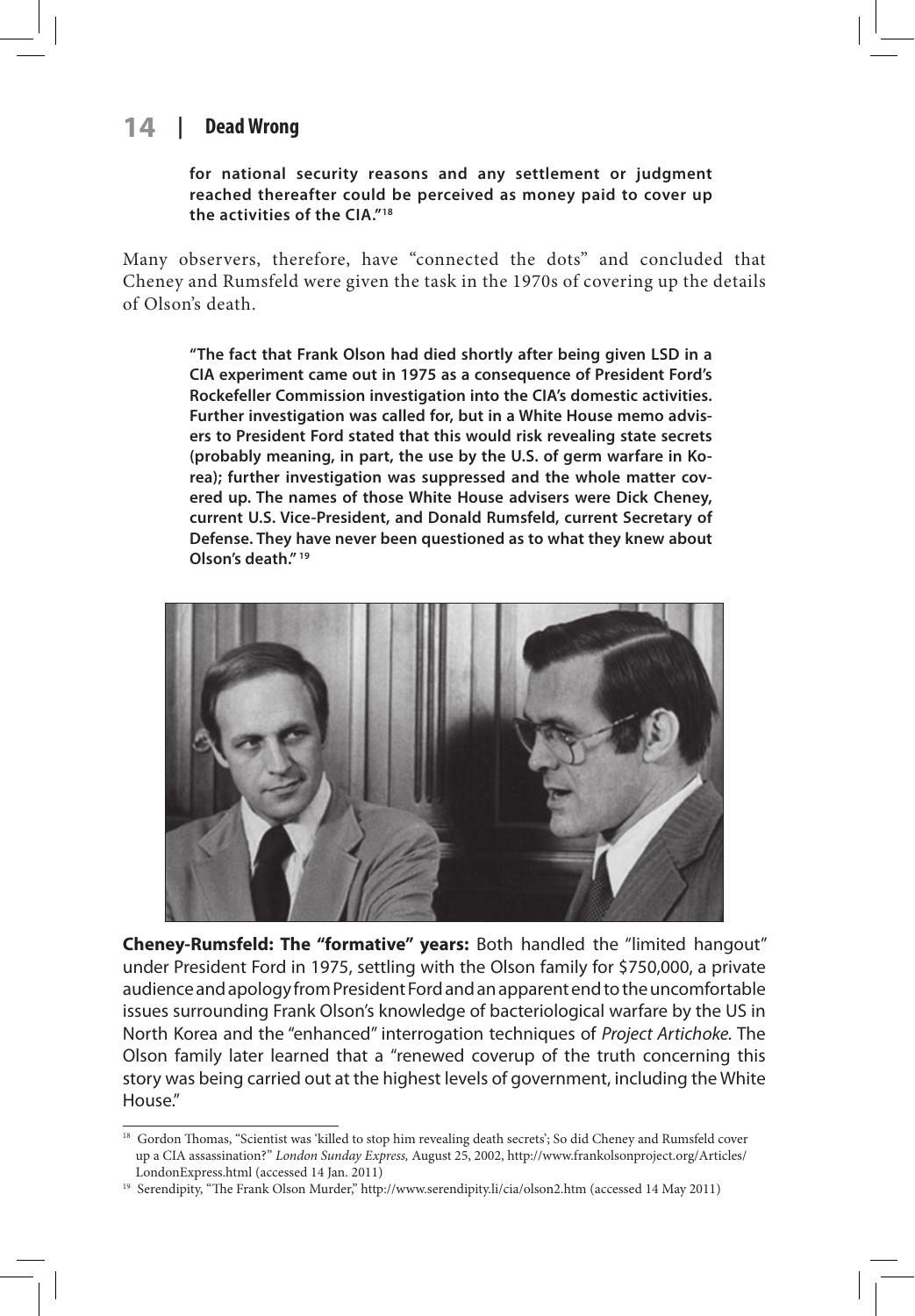The following is a verbatim excerpt from the CIA Assassination Manual which was

#### **2. Accidents**

For secret assassination, either simple or chase, the contrived accident is the most effective technique. When successfully executed, it causes little excitement and is only casually investigated.

The most efficient accident, in simple assassination, is a fall of 75 feet or more onto a hard surface. Elevator shafts, stair wells, unscreened windows and bridges will serve. Bridge falls into water are not reliable. In simple cases a private meeting with the subject may be arranged at a properly-cased location. The act may be executed by sudden, vigorous [next word excised] of the ankles, tipping the subject over the edge. If the assassin immediately sets up an outcry, playing the "horrified witness", no alibi or surreptitious withdrawal is necessary. In chase cases it will usually be necessary to stun or drug the subject before dropping him. Care is required to insure that no wound or condition not attributable to the fall is discernible after death.

Falls into the sea or swiftly flowing rivers may suffice if the subject cannot swim. It will be more reliable if the assassin can arrange to attempt rescue, as he can thus be sure of the subject's death and at the same time establish a workable alibi.

 If the subject's personal habits make it feasible, alcohol may be used [2 words excised] to prepare him for a contrived accident of any kind.

Falls before trains or subway cars are usually effective, but require exact timing and can seldom be free from unexpected observation.

declassified in 1997; this document was written and put out to "agents in the field" only a short time prior to Olson's death:20

Professor Starrs, who led the autopsy team which concluded that the death was actually murder, concluded that the:

**" … evidence from 1953 demonstrates a concerted pattern of concealment and deception on the part of those persons and agencies most closely associated with—and most likely to be accountable for—a homicide most foul in the death of Dr. Olson … The confluence of scientific fact and investigative fact points unerringly to the death of Frank Olson as being a homicide, deft, deliberate and diabolical."21**

Olson's son, Eric Olson, who is Director of *The Frank Olson Legacy Project* and has literally spent decades researching the circumstances of his father's death, deserves the last word here and, frankly, no one could put it more eloquently:

**"What this means for me is that a national security homicide is not only a possibility, but really it is a necessity, when you have a certain number of ingredients together. If you are doing top secret work that is immoral, arguably immoral, especially in the post-Nuremberg period, and arguably illegal, and at odds with the kind of high** 

<sup>20</sup> Central Intelligence Agency, *A Study of Assassination,* 1954 (National Security Archive Center, Washington University), Released via Freedom of Information Act, May 23, 1997.

<sup>21</sup> Starrs with Ramsfeld, *A Voice for the Dead.*